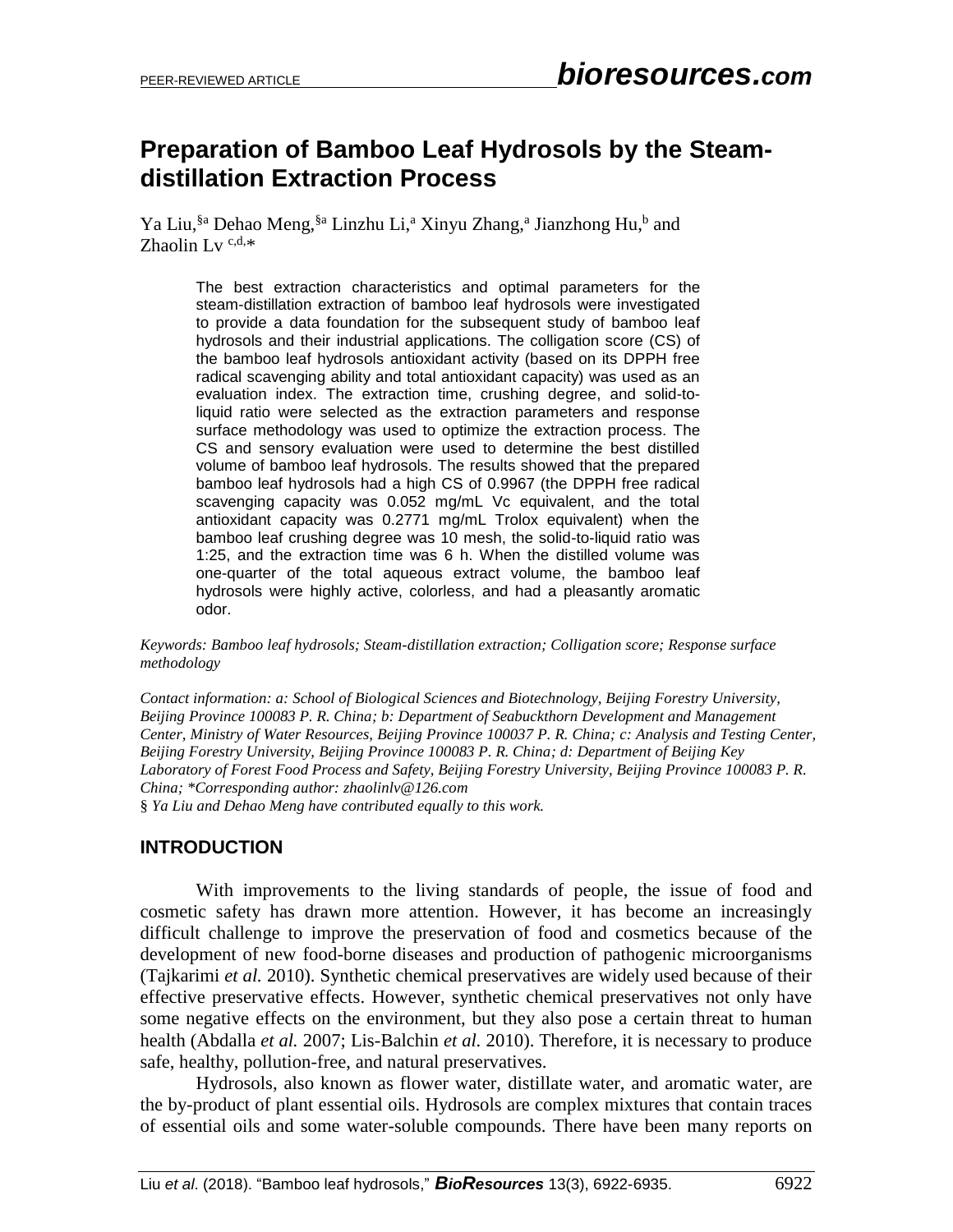the activity and application of plant hydrosols. Boyraz and Özcan (2005) reported that rosemary, cumin, sater (savory), basil, and pickling herb hydrosols had relevant fungicidal activity for inhibition of *Rhizoctonia solani*, *Fusarium oxysporum* f. sp. *tulipae*, *Botrytis cinereal*, and *Alternaria citri*. Hussien *et al.* (2011) reported that basil, cardamom, clove, cinnamon, and thyme hydrosols are effective at eliciting inhibitory effects against *Salmonella typhi*, *Staphylococcus aureus*, and *Escherichia coli*. The antibacterial activities of thyme, black cumin, sage, rosemary, and bay leaf hydrosols against *Salmonella typhimurium* and *E. coli* O157:H7, as well as the application of plant hydrosols on fresh-cut apples and carrots, have been investigated in previous studies (Tornuk *et al.* 2011). There have also been many other reports on the antibacterial activity and antioxidant ability of plant hydrosols (Saǧdıç and Özcan 2003; Boyraz and Özcan 2006; Meng *et al.* 2014; Shao *et al.* 2015). Although there have been numerous studies on the activity of plant hydrosols, few studies had been done on the optimization of the preparation process. If hydrosols are to be applied in industrial production, there is minimal specific data for guidance.

Bamboo, which contains important nutrients, is one of the most valuable natural plants in the world. Among its uses, bamboo leaves have been used to treat fever and for detoxication purposes for more than 1000 years, and they have the effect of clearing away heat, eliminating diuresis, and promoting fluids and diuresis (Zhang and Ding 1996; Lv *et al.* 2012). However, no one has studied bamboo leaf hydrosols.

In this study, bamboo leaves (*Phyllostachys heterocycla*) were used as the raw materials. Patented equipment for extracting essential oils was used to prepare bamboo leaf hydrosols *via* the steam-distillation method (Lv *et al.* 2009). The best process for extracting bamboo leaf hydrosols was determined with the colligation score (CS) indicator (based on its DPPH free radical scavenging ability and total antioxidant capacity). This study provides a theoretical basis and data support for the application of bamboo leaf hydrosols in preservatives and industrial production.

# **EXPERIMENTAL**

### **Materials**

Fresh bamboo (*Phyllostachys heterocycla*) leaves were collected in June of 2017 in Anji City, Huzhou Province, China. The leaves were sent to Beijing Forestry University School of Biological Science and Biotechnology for final identification. After drying, the bamboo leaves were crushed with a high-speed pulverizer (FW100, Taisite, Tianjin, China) and sieved into particle sizes of less than 10 mesh, 10 mesh, 20 mesh, 40 mesh, and 60 mesh for use.

The chemicals DPPH (1,1-diphenyl-2-picrylhydrazyl), ABTS (2,2'-Azinobis-(3 ethylbenzthiazoline-6-sulphonate)), Trolox (6-hydroxy-2,5,7,8-tetramethylchroman-2 carboxylic acid), and vitamin C were purchased from Sigma Chemical Co. (St. Louis, USA). All of the other chemicals used were of analytical grade.

# **Methods**

*Single factor experiment design for the preparation of the bamboo leaf hydrosols*

The bamboo leaf hydrosols were prepared using the device shown in Fig. 1. Approximately 50 g of bamboo leaves (less than 10 mesh, 10 mesh, 20 mesh, 40 mesh, and 60 mesh) were placed into a flask (2 L) with double distilled water (1:10, 1:20, 1:30,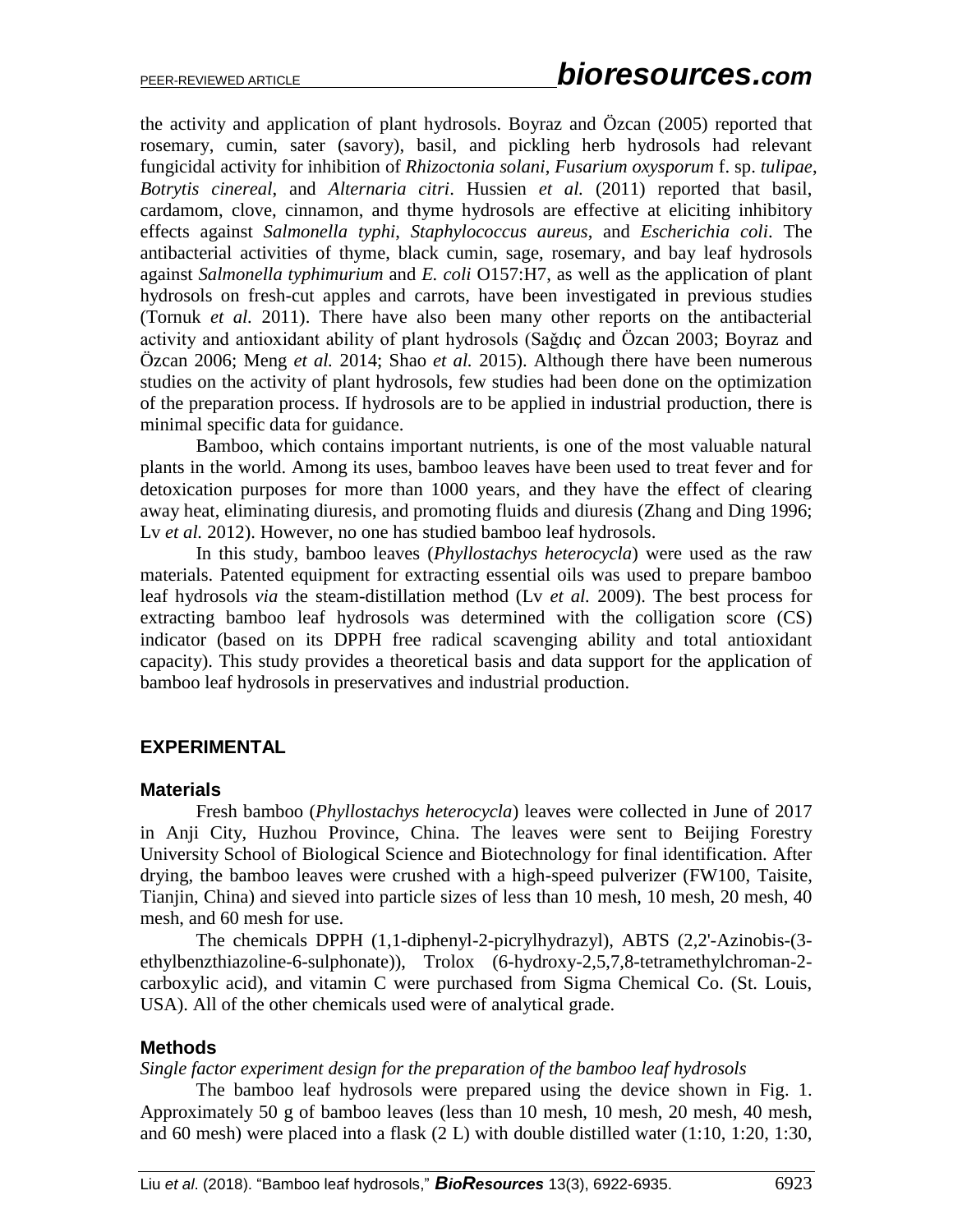1:40, and 1:50 w/v) for different extracting time (2 h, 4 h, 6 h, 8 h, and 10 h) (Lv *et al.* 2009). After hydro-distillation, the water steam containing essential oils and hydrosols was condensed. Then, the water was passed through a n-hexane layer such that the essential oil was extracted by the n-hexane. The hydrosols were collected from a two-way valve, and it was ensured that the condensed liquid dripping speed was consistent with the hydrosol collection rate. The hydrosols, of which 50 mL were collected for subsequent determination, were kept in covered sterile bottles overnight at  $4^{\circ}$ C until they were used. All of the tests were performed in triplicate.



**Fig. 1.** Equipment used to extract the bamboo leaf hydrosols

*Response surface test to optimize the bamboo leaf hydrosols extraction*

A full second-order polynomial model of the design was used to evaluate the best extraction process for bamboo leaf hydrosols. The CS of the antioxidant activity (response variable *Y*) was a function of the independent variables (*X*), namely the extraction time  $(X_1)$ , solid-to-liquid ratio  $(X_2)$ , and crushing degree  $(X_3)$ . Response surface methodology was used to generate the independent variable regression model of the response variables. The value range for each factor was selected based on the results from the single factor experimental data. The factors and their levels are shown in Table 1.

| Factor                                   | Level |      |      |  |
|------------------------------------------|-------|------|------|--|
|                                          |       |      |      |  |
| Extraction time (h)                      |       | 6    |      |  |
| Solid-to-liquid ratio                    | 1:20  | 1:30 | 1:40 |  |
| Crushing degree (mesh)                   |       | 10   | 20   |  |
| *0 mesh referred to as less than 10 mesh |       |      |      |  |

**Table 1.** Response Surface Test Design Factors and Levels

The data were analyzed using the Design-Expert software (Version 7.0, Stat-Ease Inc. Company, USA) to obtain 17 values for each response. Then the data were fitted to a second-order polynomial equation to optimize the extraction conditions. Based on the analysis, statistically significant effects (major and interacting) were included in the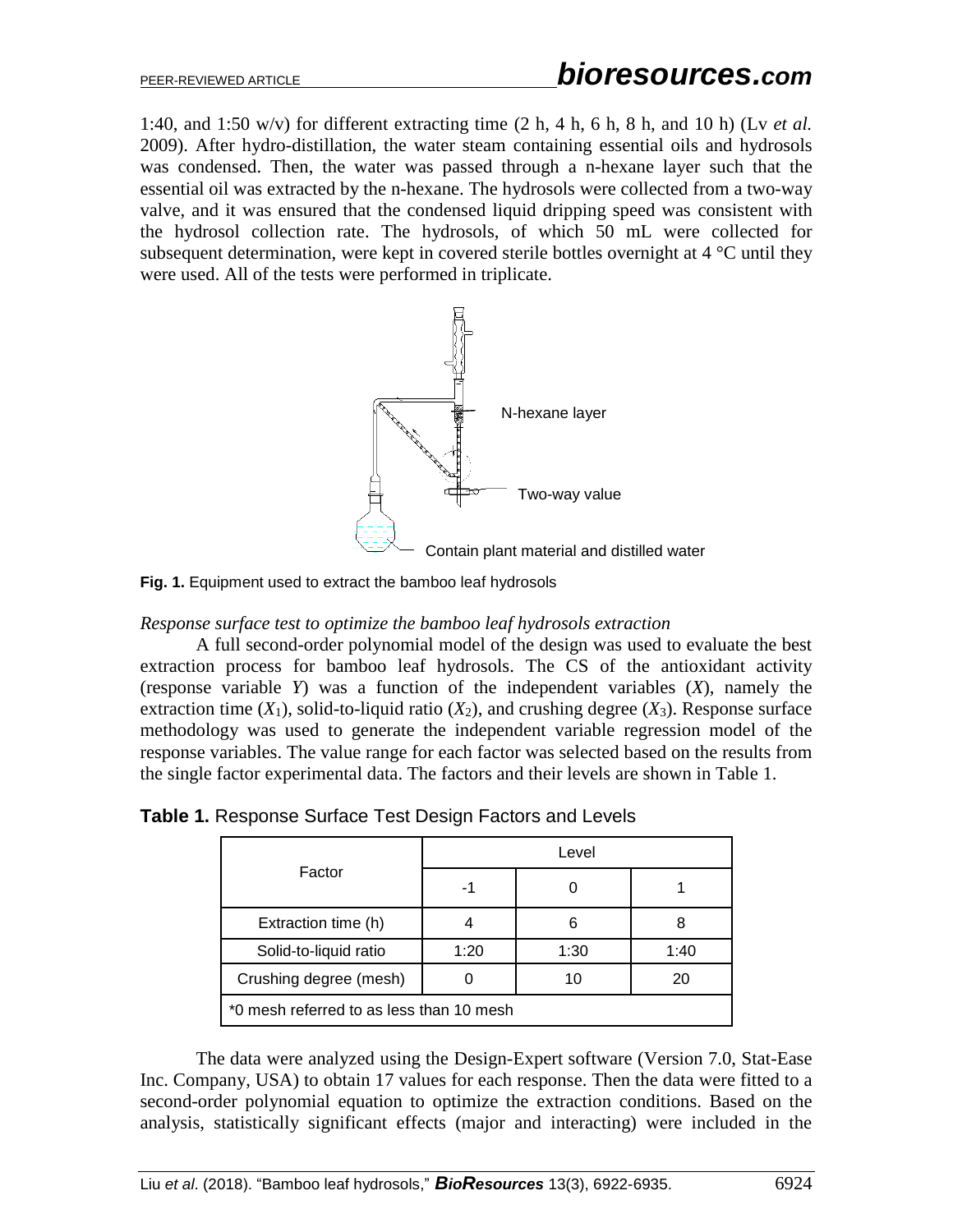developed model. A quadratic response surface, with the design variable inputs  $x_1$  and  $x_2$ and output variable *y*, was formulated as,

$$
y = a_0 + a_1x_1 + a_2x_2 + a_3x_1^2 + a_4x_2^2 + a_5x_1x_2 \tag{1}
$$

where *y* is the response function and  $a_i$  ( $i = 0,...,5$ ) is the unknown coefficients of the least-squares fitting estimate of the model for the experimental results of the design point (Zheng *et al.* 2013).

When fitting any regression model, residual analysis of the fit model is necessary to determine the adequacy of the least-squares fit. The Design-Expert software was used to generate response surfaces and profiles and to obtain the best theoretical extraction process of the bamboo leaf hydrosols.

#### *Evaluation index of the bamboo leaf hydrosols extraction*

Some reports have shown that lavender, nutmeg, chestnut flower, Agilawood, and other plant hydrosols have antioxidant activities necessary for the ability to scavenge DPPH free radicals (Meng *et al.* 2014; Shao *et al.* 2015). Therefore, the CS of the scavenged DPPH free radicals  $(CS_1)$  and total antioxidant capacity  $(CS_2)$  was used as the evaluation index in this study. The  $CS_1$  and  $CS_2$  activities were both important indicators. Therefore, the weights of  $CS_1$  and  $CS_2$  were both set to 0.5. The  $CS$  was calculated as follows (Chen *et al.* 2012),

$$
CS = (CS_1 / CS_{\text{max}} * 0.5 + CS_2 / CS_{\text{max}} * 0.5)
$$
 (2)

where  $CS<sub>max</sub>$  is the maximum colligation score.

### *Evaluation of the DPPH scavenging activity*

The DPPH free radical scavenging activity was measured using the methods by Yang *et al.* (2006) and Yang *et al.* (2008) with some modifications. Each hydrosol sample, obtained under different extraction conditions (0.6 mL), was mixed with 2 mL of ethanolic solution that contained 0.4 mM DPPH in a 10-mL colorimetric tube. The mixture was shaken homogenously and then left to react for 30 min under dark conditions. The absorbance at 517 nm was measured (*A*). The absorbance of the control group was obtained by replacing the sample with ethyl alcohol (*A*1). The absorbance of the background interference was obtained by replacing the DPPH with ethyl alcohol (*A*0). The DPPH free radical scavenging activity of the sample was calculated as follows:

*DPPH radical scanning activity* (%) = 
$$
[1 - (A - A_0) / A_1] * 100%
$$
 (3)

Vitamin C was used for the positive controls. All of the tests were performed in triplicate. The half maximal inhibitory concentration  $(IC_{50})$  of the hydrosols under optimum extraction conditions was determined using the same method mentioned above *via* gradient dilution. The  $IC_{50}$  value for when 50% of the DPPH radicals were scavenged was obtained by interpolation of the linear regression analysis.

#### *Evaluation of the total antioxidant capacity*

The antioxidant activity was measured using the ABTS method, which was improved by Wei *et al.* (2009) and Wang *et al.* (2007). The ABTS dissolved in distilled water (7 mM final concentration) was oxidized using potassium persulfate (2.45 mM final concentration) in the dark at room temperature for 14 h. The reaction solution was diluted with phosphate-buffered saline (PBS) buffer (pH 7.4) to obtain an absorbance of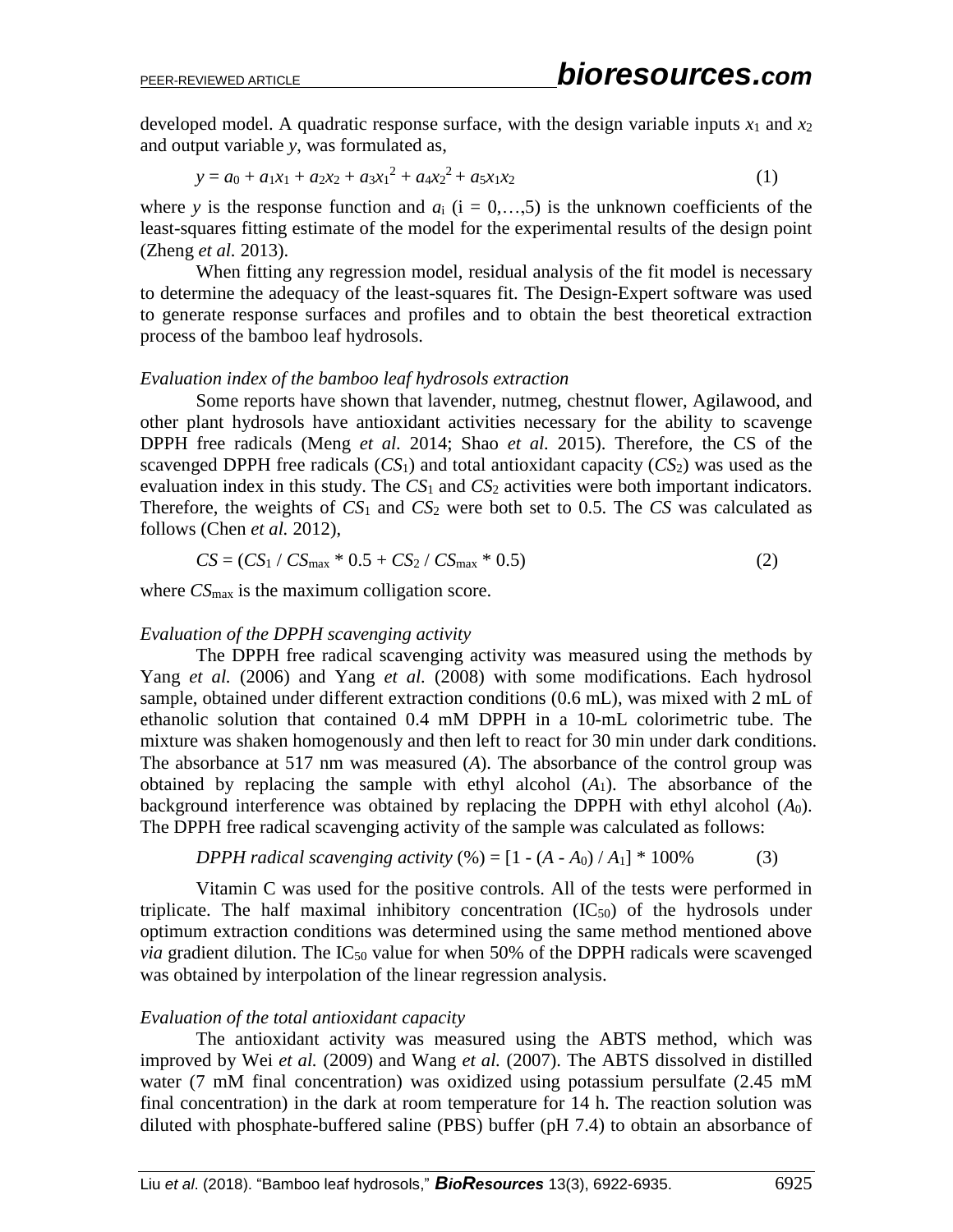$0.70 \pm 0.02$  at 734 nm. Each sample (1 mL) or Trolox standard (1 mL) was added to 2 mL of ABTS<sup>+</sup> solution and mixed evenly. The reaction mixture was allowed to stand at room temperature for 5 min and the absorbance at 734 nm was recorded immediately. A standard curve was obtained using a Trolox standard solution at various concentrations (ranging from 2 μg/mL to 20 μg/mL) in a PBS buffer. The antioxidant properties of the samples were expressed in terms of Trolox equivalent antioxidant capacity.

### *Optimum distilled volume of the bamboo leaf hydrosols*

Because hydrosols can be collected continuously, the optimum distilled volume was determined according to the response surface tests to get a high activity and acceptable hydrosols. Sixty grams of bamboo leaves were used to extract hydrosols under the optimum extraction process. Each batch was 100 mL, and the batches were subsequently stored in 100-mL volumetric bottles for subsequent determination. The optimum distilled volume of the high-quality hydrosols was obtained by measuring the CS and conducting a sensory evaluation of the odor and color for each volume of hydrosols. The high-quality hydrosols should be a colorless and transparent liquid with a bamboo leaf fragrance. The sensory evaluation of the bamboo leaf hydrosols was conducted by a group of 20 experienced panelists (22-year-old to 25-year-old graduate students). The hydrosols were kept at room temperature and given to the panelists for odor and color evaluation on a 9-point hedonic scale. The scale was set with 1 being the lowest, 5 representing the medium, and 9 as the highest rating for the overall acceptance of the odor and color. The full scale was as follows: 1 was dislike extremely, 2 was dislike very much, 3 was dislike moderately, 4 was dislike slightly, 5 was neither like nor dislike, 6 was like slightly, 7 was like moderately, 8 was like very much, and 9 was like extremely (Stojković *et al.* 2011; Tabti *et al.* 2014). The sensory evaluation took a random sampling pattern and was completed in 1 d. The results were expressed as the average score given by the 20 panelists.

#### *Statistical analysis*

All of the experiments were completed in triplicate, and the data were presented as the mean with the standard deviation. Significant differences between the means were verified using Duncan's multiple range test  $(p < 0.05)$ .

# **RESULTS AND DISCUSSION**

### **Single Factor Test of the Hydrosols Extraction**

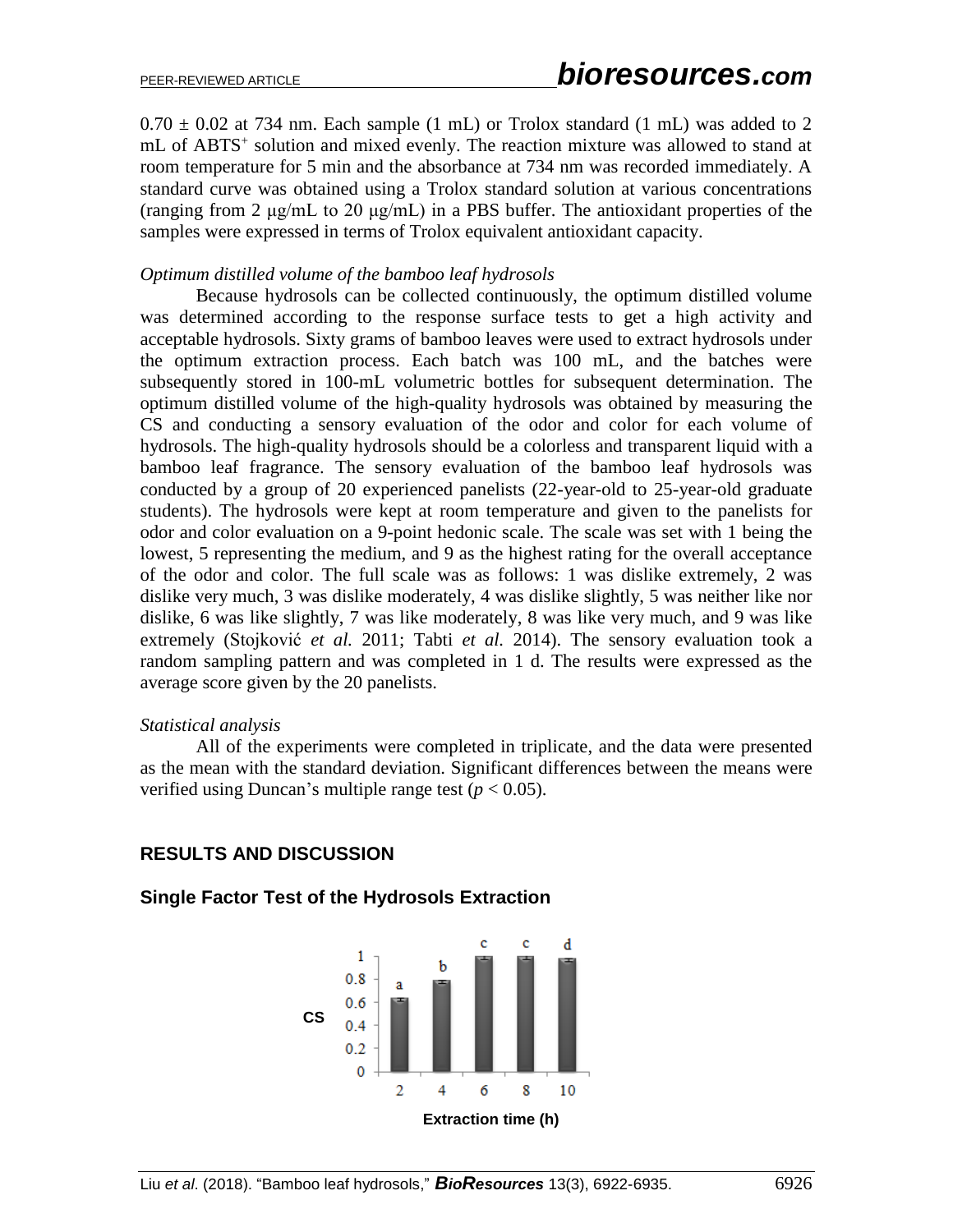**Fig. 2.** Effect of the extraction time on the CS



**Fig. 3.** Effect of the solid-to-liquid ratio on the CS



**Fig. 4.** Effect of the crushing degree on the CS

The data analysis (Figs. 2 to 4) showed that the CS of the antioxidant activity exhibited the trend where it first increased and then decreased as the extraction time, solid-to-liquid ratio, and crushing degree increased. The highest CS value was obtained when the extraction time was 6 h. There was no significant difference between the extraction times of 6 h and 8 h ( $p < 0.05$ ). Therefore, 6 h was selected as the optimum extraction time because it shortened the time of the extraction process. Figure 4 shows that higher crushing degrees did not result in better hydrosol activities. The CS peaked at a 10-mesh crushing degree, which was significantly different from that of the other levels, excluding the 20-mesh samples ( $p < 0.05$ ). The 10-mesh sample was chosen to be the best bamboo leaf crushing degree from the perspective of production savings. Figure 3 shows that the CS value obtained at a solid-to-liquid ratio of 1:30 was the largest, which was significantly different from that at the other levels ( $p < 0.05$ ), excluding 1:20. Because the hydrosols were extracted *via* water-soluble methods, the researchers chose 1:30 as the best solid-to-liquid ratio to obtain more hydrosols.

### *Optimization of the bamboo leaf hydrosols extraction*

The Response Surface Box-Behnken trial design and results are shown in Table 2. The effects of the parameters were analyzed using multivariate regression techniques. The results of the variance analysis and coefficient of variation are shown in Table 3.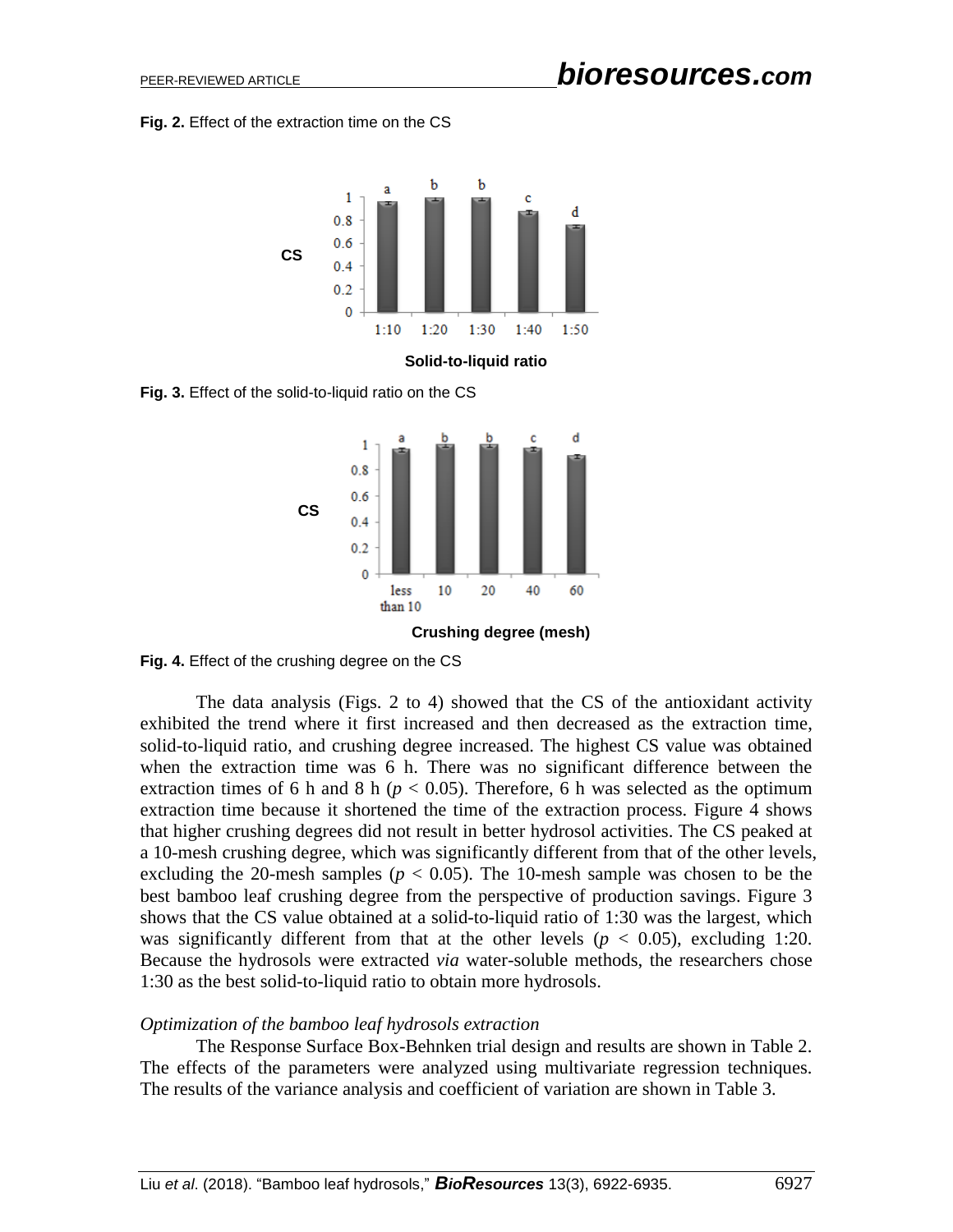| Factor<br>Run                                                                  |   |        | <b>CS</b> |        |
|--------------------------------------------------------------------------------|---|--------|-----------|--------|
|                                                                                | Α | В      | C         |        |
| 1                                                                              | 8 | 0.0375 | 20        | 0.9152 |
| $\overline{2}$                                                                 | 6 | 0.0375 | 10        | 0.9915 |
| 3                                                                              | 4 | 0.0375 | 20        | 0.7754 |
| $\overline{4}$                                                                 | 6 | 0.0375 | 10        | 0.9899 |
| 5                                                                              | 6 | 0.0500 | 0         | 0.9465 |
| 6                                                                              | 8 | 0.0500 | 10        | 0.9489 |
| $\overline{7}$                                                                 | 6 | 0.0500 | 20        | 0.9587 |
| 8                                                                              | 8 | 0.0250 | 10        | 0.8214 |
| 9                                                                              | 4 | 0.0375 | 0         | 0.7491 |
| 10                                                                             | 6 | 0.0250 | 20        | 0.8689 |
| 11                                                                             | 4 | 0.0250 | 10        | 0.7092 |
| 12                                                                             | 4 | 0.0500 | 10        | 0.7761 |
| 13                                                                             | 6 | 0.0375 | 10        | 0.9898 |
| 14                                                                             | 6 | 0.0375 | 10        | 0.9915 |
| 15                                                                             | 6 | 0.0375 | 10        | 0.9915 |
| 16                                                                             | 6 | 0.0250 | 0         | 0.8457 |
| 17                                                                             | 8 | 0.0375 | 0         | 0.9032 |
| A - Extraction time (h); B - Solid-to-liquid ratio; C - Crushing degree (mesh) |   |        |           |        |

|  | Table 2. Response Surface Design and Results |  |  |  |  |
|--|----------------------------------------------|--|--|--|--|
|--|----------------------------------------------|--|--|--|--|

**Table 3.** Variance Analysis and Coefficient of Variation

| Source                                                                         | Sum of<br>Squares | df             | Mean<br>Square | F Value   | p Value<br>(Prob > F) |
|--------------------------------------------------------------------------------|-------------------|----------------|----------------|-----------|-----------------------|
| Model                                                                          | 1.487E-01         | 9              | 1.652E-02      | 7.214E+03 | < 0.0001              |
| A                                                                              | 4.189E-02         | 1              | 4.189E-02      | 1.829E+04 | < 0.0001              |
| B                                                                              | 1.853E-02         | 1              | 1.853E-02      | 8.091E+03 | < 0.0001              |
| C                                                                              | 6.790E-04         | 1              | 6.790E-04      | 2.965E+02 | < 0.0001              |
| AB                                                                             | 9.180E-04         | 1              | 9.180E-04      | 4.009E+02 | < 0.0001              |
| AC                                                                             | 5.110E-05         | 1              | 5.110E-05      | 2.232E+01 | 0.0021                |
| BС                                                                             | 3.020E-05         | 1              | 3.020E-05      | 1.321E+01 | 0.0083                |
| $A^2$                                                                          | 6.379E-02         | 1              | 6.379E-02      | 2.786E+04 | < 0.0001              |
| B <sup>2</sup>                                                                 | 1.221E-02         | 1              | 1.221E-02      | 5.333E+03 | < 0.0001              |
| C <sup>2</sup>                                                                 | 4.320E-03         | 1              | 4.320E-03      | 1.887E+03 | < 0.0001              |
| Residual                                                                       | 1.600E-05         | $\overline{7}$ | 2.290E-06      |           |                       |
| Lack of Fit                                                                    | 1.280E-05         | 3              | 4.250E-06      | 5.199E+00 | 0.0726                |
| Pure Error                                                                     | 3.270E-06         | 4              | 8.180E-07      |           |                       |
| Cor Total                                                                      | 1.487E-01         | 16             |                |           |                       |
| A - Extraction time (h); B - Solid-to-liquid ratio; C - Crushing degree (mesh) |                   |                |                |           |                       |

The analysis of variance showed that the F value of the model was 7214.026 and the *p* value (Prob  $>$  F) was less than 0.0001, which indicated that the quadratic model used in this study was statistically significant. The lack of fit was used to indicate the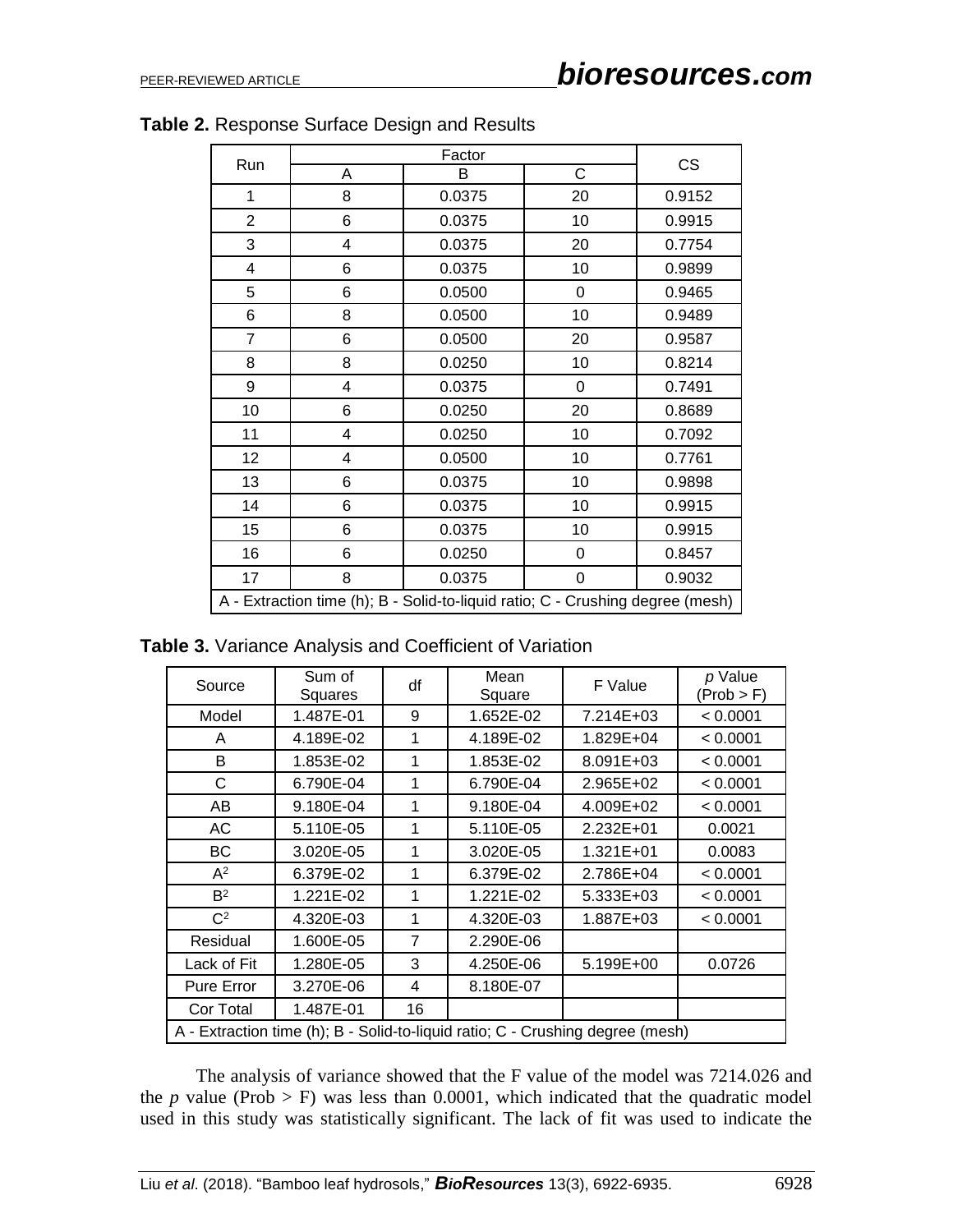degree of fit between the model and test. The P lack of fit (0.0726), which was greater than 0.05 for this test, was beneficial to the model, and there was no loss factor. Accordingly, researchers could use this model instead of experimental data for statistics and calculations. The calibration coefficient of the model was 0.9998 and the coefficient of variation was 0.17%, which both indicated that only 0.0002 of the model variance could not be explained by the model and the model was well fitted. The coded linear regression equation (Eq. 4) was obtained from the regression results and parameter selection of the factor experiments ( $p < 0.05$ ):

*Y* = 0.99 + 0.072*A* + 0.048*B* + 0.0213*E* - 003*C* + 0.015*AB* - 3.575*E* – 0.003*AC* -  $2.750BC - 0.12A^2 - 0.054B^2 - 0.032C^2$ (4)

where *Y* is the CS, *A* is the extraction time (h), *B* is the solid-to-liquid ratio, and *C* is the crushing degree (mesh).



**Fig. 5.** Effect of the interaction of the extraction time and solid-to-liquid ratio on the antioxidant activity CS of the hydrosols at a 10-mesh crushing degree: (a) surface plot and (b) 3D plot

The contour lines on the 3D response surface curve represented the constant response curves on the two variable planes. The response variables at different variable levels were obtained through experimental factor fixing. The response surface was steep,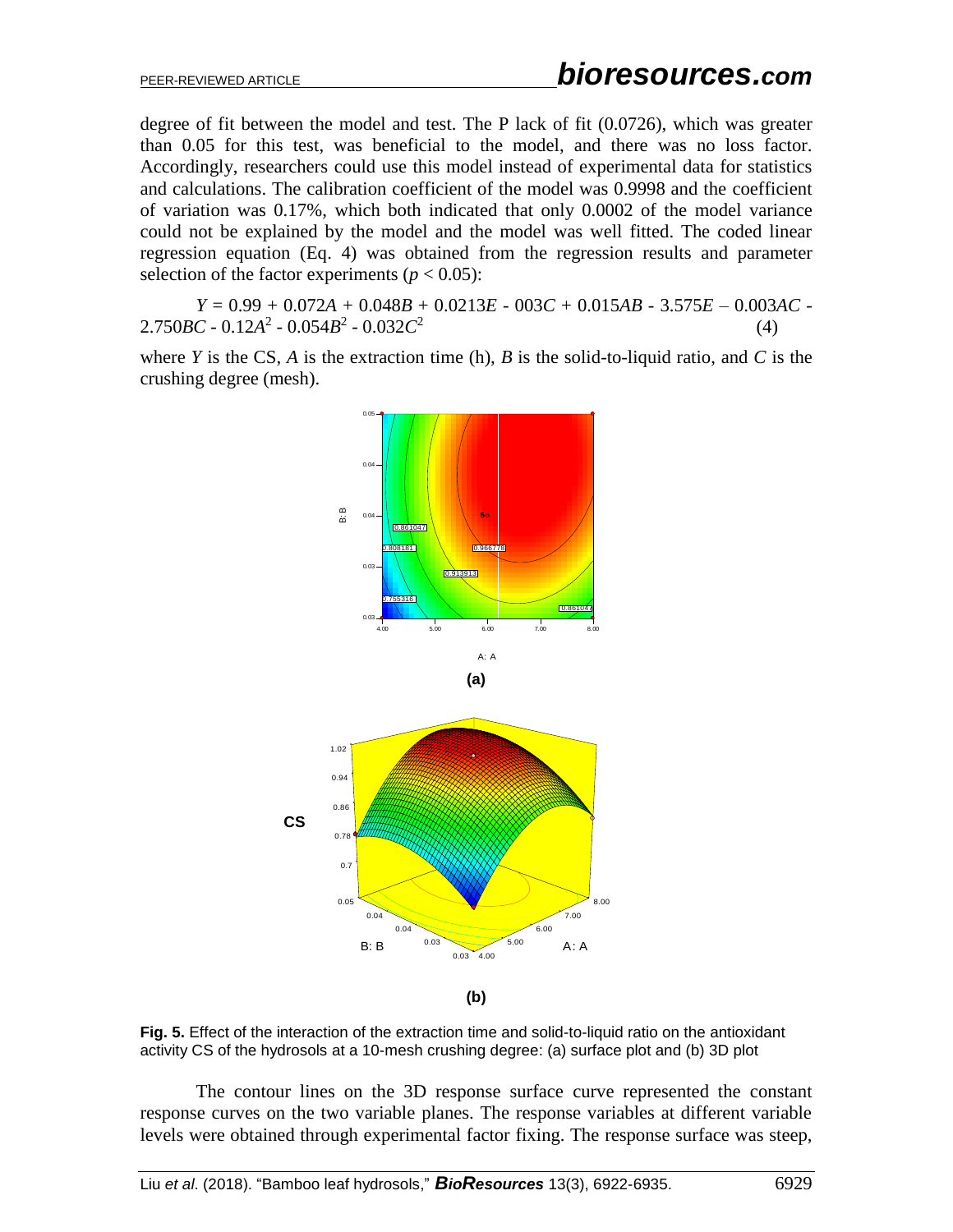which indicated that the extraction time and solid-to-liquid ratio had a significant effect on the CS of the bamboo leaves. The contour had an oval shape, which indicated that the interaction between the two factors was relatively strong. The response surface plot (Fig. 5a) showed that the extraction time and solid-to-liquid ratio had a significant effect on the CS of the bamboo leaf hydrosols antioxidant activity. Figure 5b shows that the CS tended to increase first and then decreased with an increase in the solid-to-liquid ratio, while the extraction time was constant. Meanwhile, the CS initially increased and then decreased with an increase in the extraction time when the solid-to-liquid ratio remained unchanged. The contour line trend showed that the CS value peaked when the extraction time was 5 h to 7 h and the material ratio ranged from 0.031 to 0.044. The CS decreased outside of this range. The reason for this decrease was that when the extraction time was short, the active substances in the bamboo leaves were not completely extracted. Moreover, when the extraction rate of the active substances of the hydrosols reached a higher level, the CS value did not increase and some of the active substances in the bamboo leaves were degraded and oxidized because of the high temperature. The bamboo leaves adsorbed some active substances when the material ratio was relatively small, which was contrary to the improvement of the hydrosols activity. The energy for keeping the water in a boiling state increased and the active ingredient concentration in the steam was reduced when the solid-to-liquid ratio was too high.



**Fig. 6.** Effect of the interaction of the extraction time and crushing degree on the antioxidant activity CS of the hydrosols at a solid-to-liquid ratio of 1:30: (a) surface plot and (b) 3D plot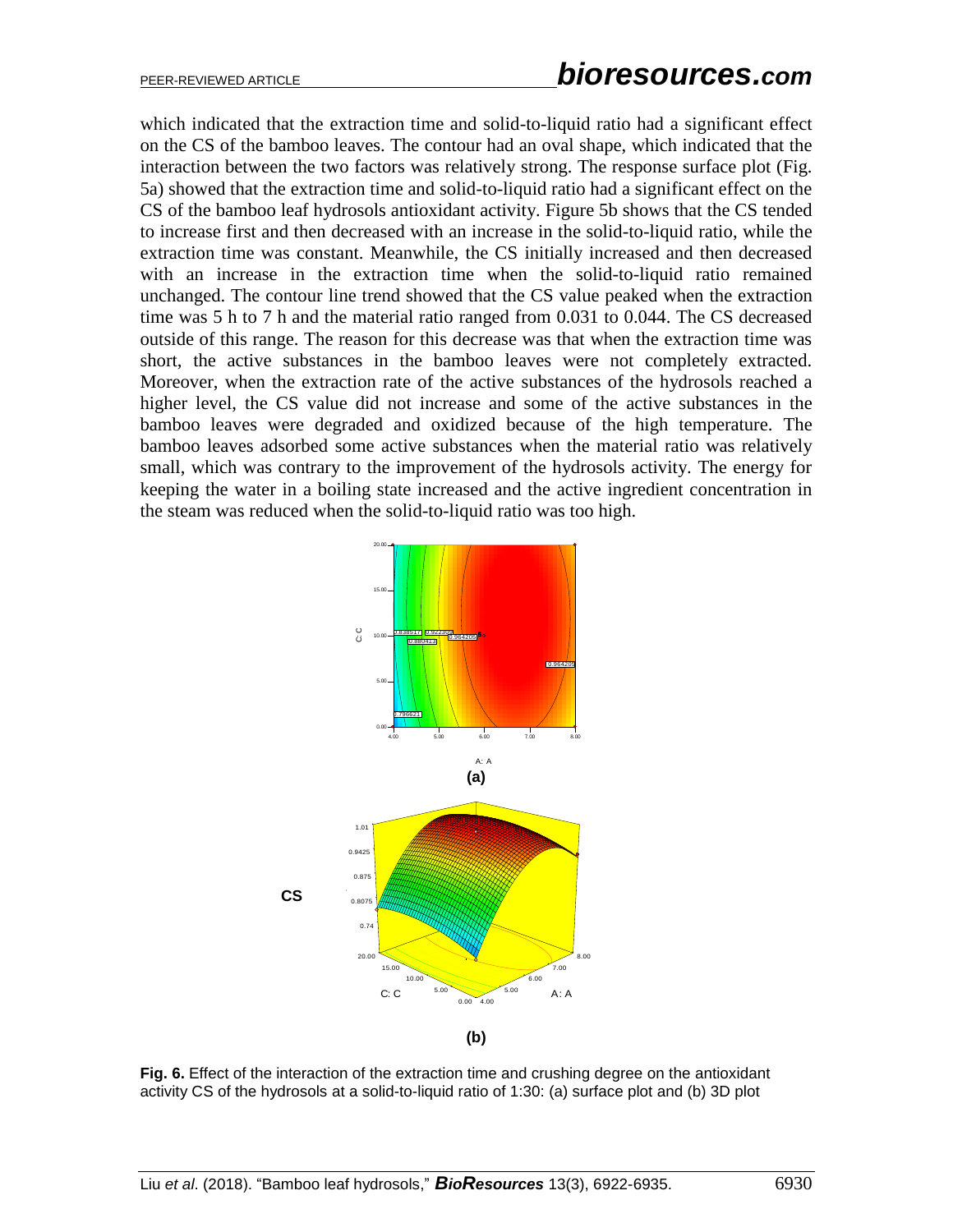The effect of the bamboo leaf hydrosols extraction time and crushing degree of the bamboo leaves on the CS is shown in Fig. 6. The 3D surface (Fig. 6b) showed that the CS first increased and then decreased with an increase in the crushing degree and the constant extraction time of the bamboo leaves. When the crushing degree of the bamboo leaves was constant, the CS value increased and then decreased with an increase in the extraction time. The surface plot showed that the CS value had a maximum value when the extraction time of the bamboo leaf hydrosols was 5 h to 7 h and the crushing degree of the bamboo leaves was 5 mesh to 15 mesh. The CS value was reduced outside of this range because the active substances in the bamboo leaves were not completely extracted when the crushing degree of the bamboo leaves was relatively small, which led to a weak overall activity of the bamboo leaf hydrosols. The total surface area of the bamboo leaves increased, which adsorbed active substances of the bamboo leaves when the bamboo leaf crushing degree was too high. Then, the overall activity of the bamboo leaf hydrosols was reduced.



**Fig. 7.** Effect of the interaction of the crushing degree and solid-to-liquid ratio on the antioxidant activity CS of the hydrosols at an extraction time of 6 h: (a) surface plot and (b) 3D plot

The effect of the solid-to-liquid ratio and crushing degree of the bamboo leaves on the CS value of the hydrosols is shown in Fig. 7. The 3D surface (Fig. 7b) showed that the CS value tended to increase first and then decreased with an increase in the crushing degree of the bamboo leaves when the solid-to-liquid ratio was constant. Meanwhile, the CS value showed a trend of first increasing and then decreasing with an increase in the solid-to-liquid ratio and when the crushing degree of bamboo leaves was fixed. The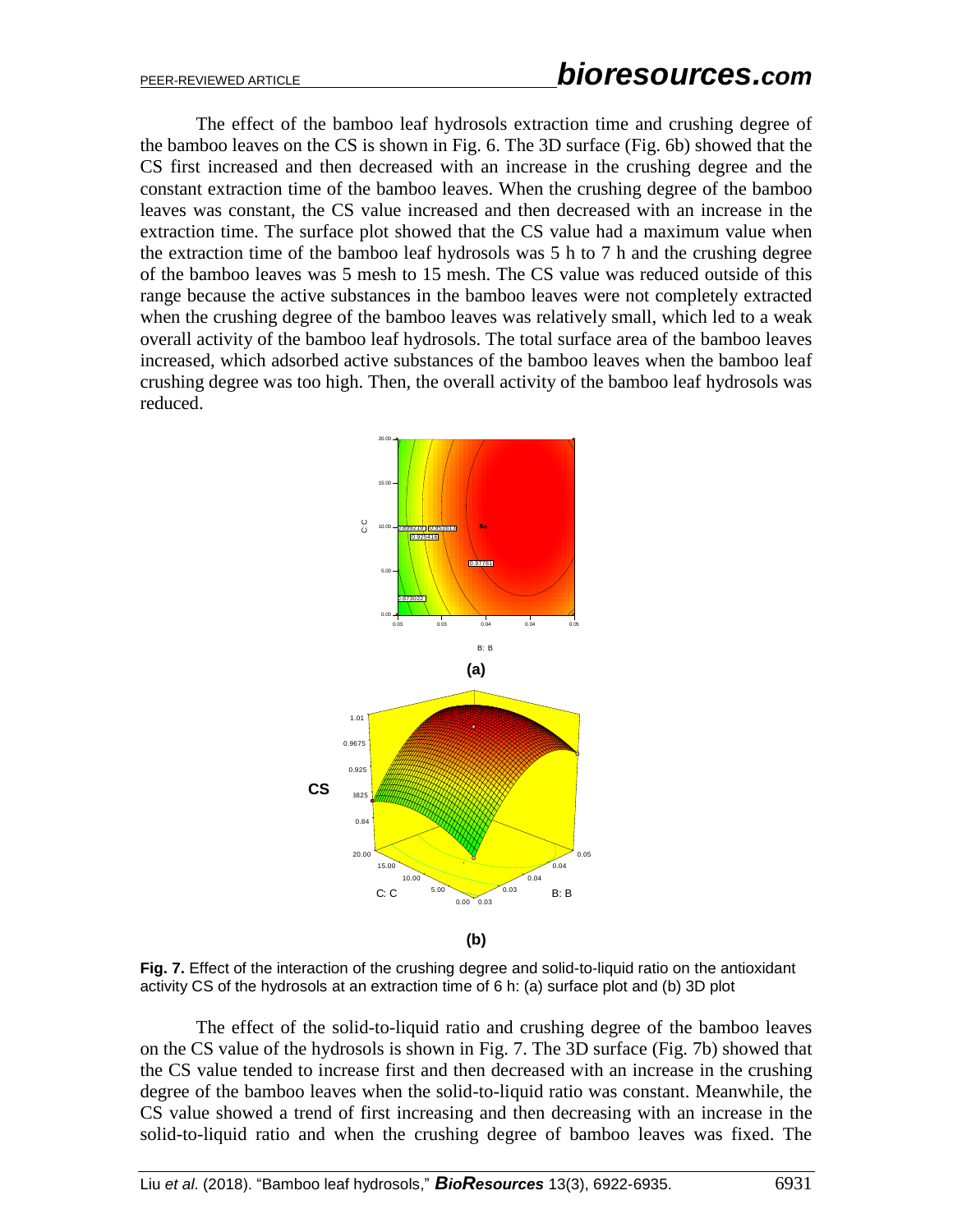surface plot showed that the CS peaked when the solid-to-liquid ratio ranged from 0.031 to 0.044 and the crushing degree was between 5 mesh and 15 mesh. The CS value decreased outside of this range.

From the response surface analysis, the optimum extraction process was obtained and had an extraction time of 6.6 h, solid-to-liquid ratio of 1:23, and crushing degree of 11.04 mesh. At these conditions, the CS was 1.015. Subsequently, the extraction process was adjusted according to the practical conditions and were an extraction time of 6 h, solid-to-liquid ratio of 1:25, and crushing degree of 10 mesh. The CS value obtained at these conditions was 0.9967. The difference in the CS values from the adjusted experiment and response surface prediction extraction process was small, which meant these conditions could be used as the optimum extraction process.

The determination of the following conclusions was because of the oxidation resistance of the optimal extraction process of the bamboo leaf hydrosols. The curve of the scavenging ability  $(V_c)$  for the DPPH radical was,

$$
y = 0.3142\ln(x) + 1.7574 \text{ (R}^2 = 0.9909)
$$
 (5)

where *y* is DPPH free radical scavenging rate  $(\%)$  and *x* is the concentration corresponding to  $V_c$  (mg/mL).

Thus, IC<sub>50</sub> was 0.01828 mg/mL of  $V_c$  equivalent. The curve of the scavenging ability of the hydrosols was,

$$
y = 0.3519 \ln(x) + 0.8679 \text{ (R}^2 = 0.9976) \tag{6}
$$

where *y* is DPPH free radical scavenging rate  $(\%)$  and *x* is the dilution factor of bamboo leaf hydrosols.

This resulted in an IC<sub>50</sub> of 0.3515 hydrosols content (v/v). Thus, the scavenging capacity of the hydrosols to the DPPH corresponded to  $0.052$  mg/mL of  $V_c$  equivalent. The following curve was obtained by measuring the total antioxidant capacity of the Trolox standard at different concentrations,

$$
y = -0.0151x + 0.4037 \text{ (R}^2 = 0.9972) \tag{7}
$$

where *y* is the absorbance at 734 nm and *x* is the concentration of Trolox ( $\mu$ g/mL).

By measuring the total antioxidant activity of the bamboo leaf hydrosols under the same conditions, it was concluded that the total antioxidant activity of the hydrosols was 0.2771 mg/mL Trolox equivalent. It was concluded from the aforementioned data that the bamboo leaf hydrosols had the higher ability to scavenge DPPH free radicals and total antioxidant capacity, which provides a data basis for subsequent use with natural antioxidants and bacteriostats.

# *Optimum distilled volume of the bamboo leaf hydrosols*

With an increase in the time and a decrease in the volume, the total activity CS of the bamboo leaf hydrosols showed a trend of first decreasing and then increasing. Additionally, there was a sharp decrease in the total activity CS at 500 mL. The reason for this result was that some volatile active substances were adsorbed by bamboo leaf. Even with an increase in the time, some active substances were oxidized, decomposed, or underwent other chemical reactions, which resulted in a gradual decrease in the activity. However, some adsorbed or even non-volatile active ingredients were extracted after this period of time. The ingredients were over-lengthened and the aqueous extract volume was reduced, which led to an increasing tendency for the total activity CS of the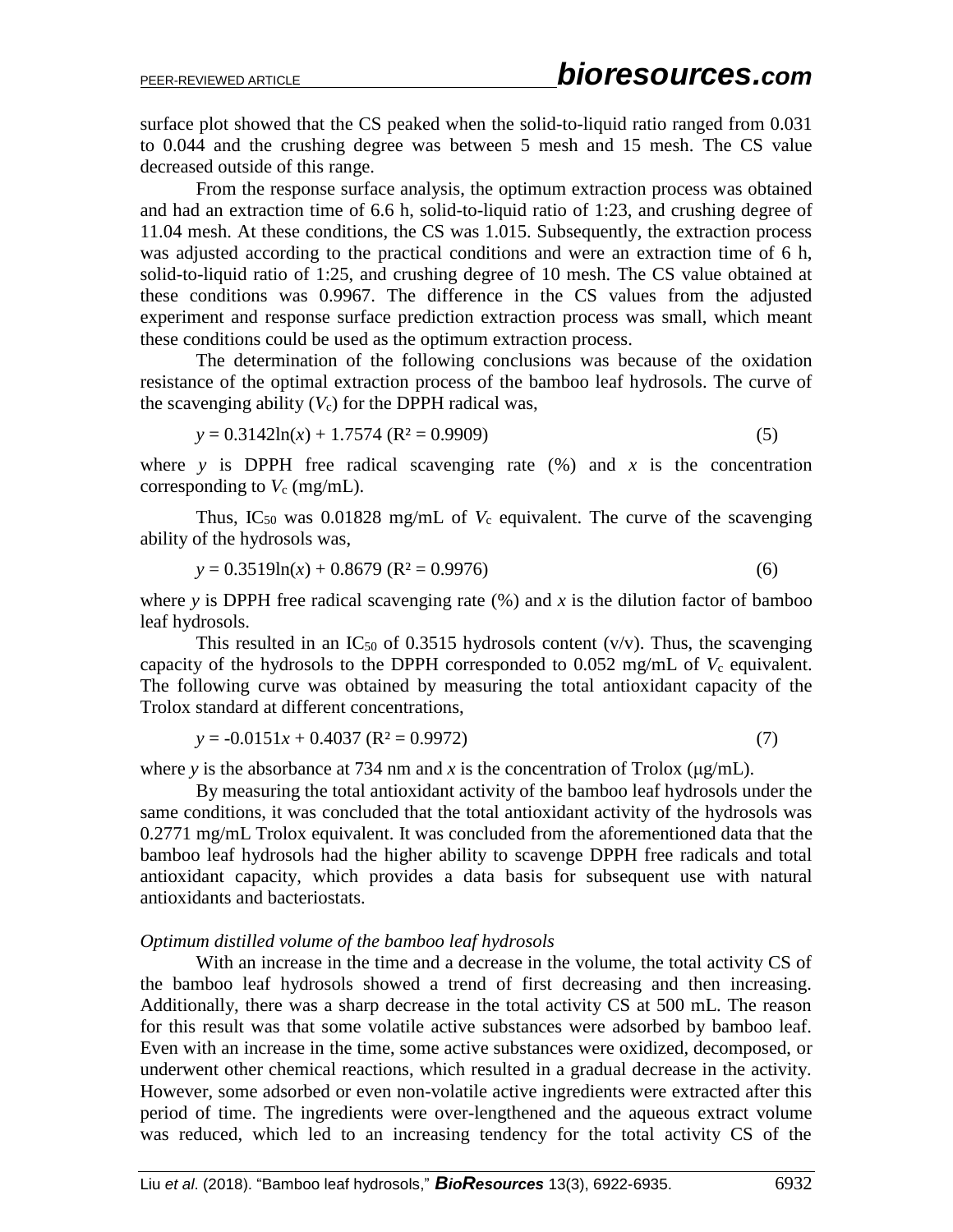hydrosols. The sensory score differed from the CS, in that it exhibited a downward trend. Even after 800 mL, the bamboo leaf hydrosol color had changed. The reason for this trend might have been the excessive prolongation of hydrosols production, which resulted in the original fragrance of the bamboo leaf hydrosols fading into faint smells. The colored substances were removed by the water vapor. Through the overall analysis of the bamboo leaf hydrosols active CS and sensory evaluation, it was concluded that it is best to obtain bamboo leaf hydrosols before 400 mL. When the distilled volume was onequarter of the volume of the total aqueous extract, bamboo leaf hydrosols that were highly active, colorless, and pleasantly aromatic were obtained.

| Volume (mL)                                                                                                                                                                    | Color            | <b>Sensory Score</b>          | <b>CS</b>                       |  |
|--------------------------------------------------------------------------------------------------------------------------------------------------------------------------------|------------------|-------------------------------|---------------------------------|--|
| 100                                                                                                                                                                            | <b>Colorless</b> | $8.75 \pm 0.067$ <sup>a</sup> | $0.9967 \pm 0.005^a$            |  |
| 200                                                                                                                                                                            | Colorless        | $8.25 \pm 0.085^{\circ}$      | $0.9548 \pm 0.012^b$            |  |
| 300                                                                                                                                                                            | <b>Colorless</b> | $7.85 \pm 0.054$ <sup>c</sup> | $0.9027 \pm 0.008$ <sup>c</sup> |  |
| 400                                                                                                                                                                            | Colorless        | $7.25 \pm 0.025$ <sup>d</sup> | $0.8795 \pm 0.011$ <sup>d</sup> |  |
| 500                                                                                                                                                                            | Colorless        | $6.05 \pm 0.075$ <sup>e</sup> | $0.7254 \pm 0.006$ <sup>e</sup> |  |
| 600                                                                                                                                                                            | <b>Colorless</b> | $5.45 \pm 0.067$ <sup>f</sup> | $0.7865 \pm 0.009$ <sup>f</sup> |  |
| 700                                                                                                                                                                            | Colorless        | $5.05 \pm 0.052$ <sup>g</sup> | $0.8061 \pm 0.0139$             |  |
| 800                                                                                                                                                                            | Colorless        | $4.55 \pm 0.087$ <sup>h</sup> | $0.8247 \pm 0.015^h$            |  |
| 900                                                                                                                                                                            | Micro-green      | $3.85 \pm 0.052$ <sup>i</sup> | $0.8547 \pm 0.007$ <sup>i</sup> |  |
| 1000                                                                                                                                                                           | Light green      | $2.55 \pm 0.043$              | $0.8954 \pm 0.012$              |  |
| Values represent the mean $\pm$ standard deviation of duplicate assays for each group;<br>In each column, different superscripts indicate significant differences ( $p<0.05$ ) |                  |                               |                                 |  |

|  | Table 4. Volume Experimental Results |
|--|--------------------------------------|
|--|--------------------------------------|

# **CONCLUSIONS**

- 1. The response surface test was performed on a single factor basis, and the optimum extraction process of the bamboo leaf hydrosols was obtained when the bamboo leaf crushing degree was 10 mesh, the solid-to-liquid ratio was 1:25, and the extraction time was 6 h.
- 2. When the distilled volume was one-quarter of the volume of the total aqueous extract, bamboo leaf hydrosols that were highly active, colorless, and pleasantly aromatic were obtained.
- 3. The extraction parameters for the bamboo leaf hydrosols was obtained through the analysis of this experiment. This experiment provided the data support for the production of bamboo leaf hydrosols.

# **ACKNOWLEDGMENTS**

This work was financially supported by the Science and Technology Research Project of Beijing Forestry University (2015-01) and the Forestry Public Welfare Industry Research Special Fund Project (200904014-3).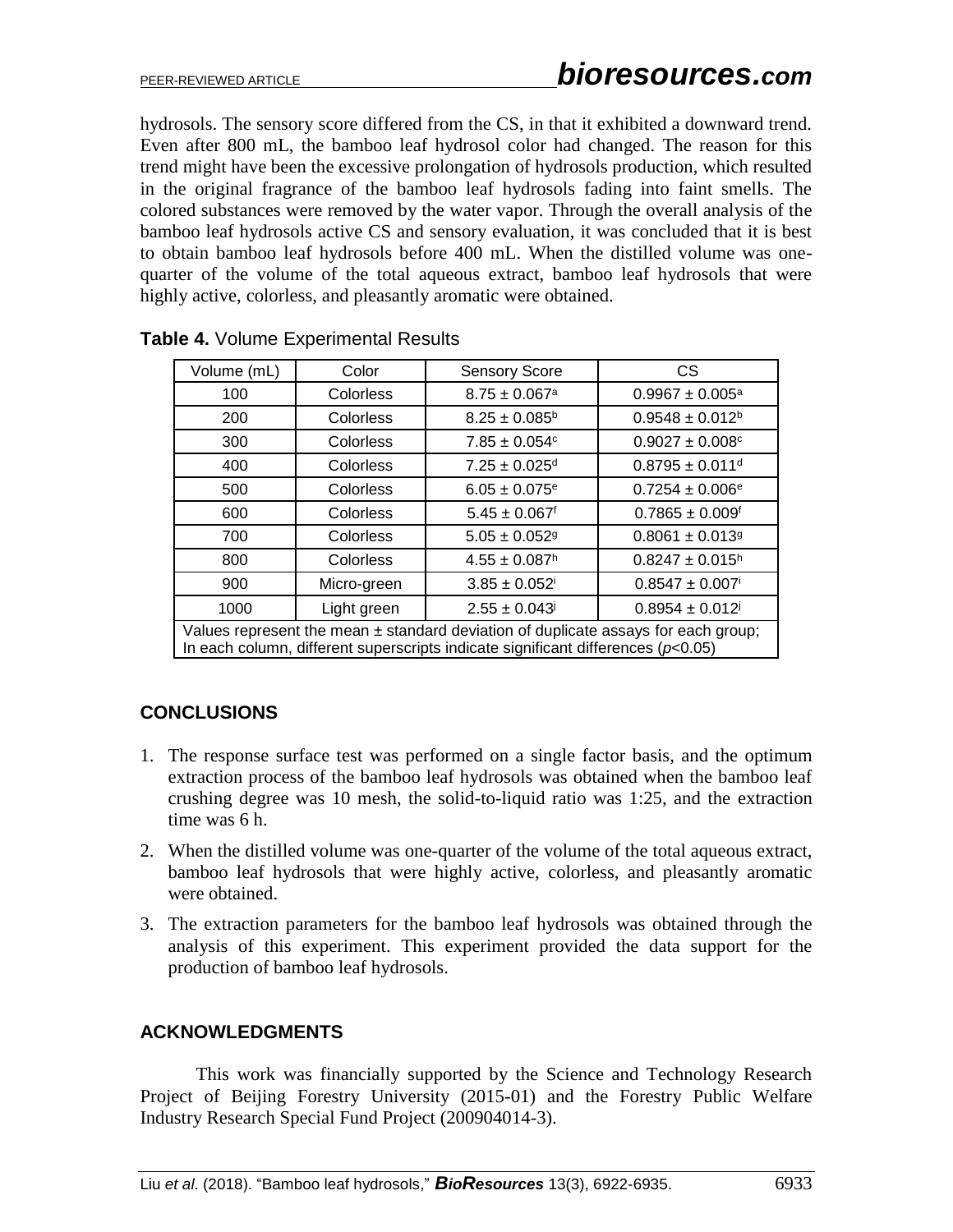# **REFERENCES CITED**

- Abdalla, A. E. M., Darwish, S. M., Ayad, E. H. E., and El-Hamahmy, R. M. (2007). "Egyptian mango by-product 2: Antioxidant and antimicrobial activities of extract and oil from mango seed kernel," *Food Chem.* 103(4), 1141-1152. DOI: 10.1016/j.foodchem.2006.10.026
- Boyraz, N., and Özcan, M. (2005). "Antifungal effect of some spice hydrosols," *Fitoterapia* 76(7-8), 661-665. DOI: 10.1016/j.fitote.2005.08.016
- Boyraz, N., and Özcan, M. (2006). "Inhibition of phytopathogenic fungi by essential oil, hydrosol, ground material and extract of summer savory (*Satureja hortensis* L.) growing wild in Turkey," *Int. J. Food Microbiol.* 107(3), 238-242. DOI: 10.1016/j.ijfoodmicro.2005.10.002
- Chen, J., Wen, Q., Liu, S., and Li, X. Z. (2012). "Optimization for purifying technology of *Nelumubinis Plumula* extract with chitosan by comparison of orthogonal design and response surface method," *Chinese Traditional Herbal Drugs* 43(11), 2183-2188.
- Hussien, J., Teshale, C., and Mohammed, J. (2011). "Assessment of the antimicrobial effects of some Ethiopian aromatic spice and herb hydrosols," *Int. J. Pharmacol.* 7(5), 635-640. DOI: 10.3923/ijp.2011.635.640
- Lis-Balchin, M., Steyrl, H., and Krenn, E. (2010). "The comparative effect of novel *Pelargonium* essential oils and their corresponding hydrosols as antimicrobial agents in a model food system," *Phytother. Res.* 17(1), 60-65. DOI: 10.1002/ptr.1086
- Lv, Z. L, Zhang, B. L, Yao, Y. H, Qin, J., and Zhan, H. N (2009). "Device for extracting plant essential oil and method for preparing bamboo leaf essential oil by using same," Chinese Patent No. 200910180620.7.
- Lv, Z. L, Dong, J., and Zhang, B. L. (2012). "Rapid identification and detection of flavonoid compounds from bamboo leaves by LC-(ESI)-IT-TOF/MS," *BioResources* 7(2), 1405-1418. DOI: 10.15376/biores.7.2.1405-1418
- Meng, H., Liu, Y. Y., and Yang, Y. (2014). "Study on *in vitro* antioxidant activities of hydrosols from four species of aromatic plant," *Chem. Bioeng.* 31(6), 22-24.
- Saǧdıç, O., and Özcan, M. (2003). "Antibacterial activity of Turkish spice hydrosols," *Food Control* 14(3), 141-143. DOI: 10.1016/S0956-7135(02)00057-9
- Shao, M. H., Wang, X. Q., Song, W. J., Zhao, G. Q., and Fu, Q. W. (2015). "Study on the antioxidant activity of hydrosol from chestnut flower," *Nat. Prod. Res. Dev.* 27(2), 259-263.
- Stojković, D., Soković, M., Glamočlija, J., Džamić, A., Ćirić, A., Ristić, M., and Grubišić, D. (2011). "Chemical composition and antimicrobial activity of *Vitex agnus-castus* L. fruits and leaves essential oils," *Food Chem.* 128(4), 1017-1022. DOI: 10.1016/j.foodchem.2011.04.007
- Tabti, L., Dib, M. E., Djabou, N., Benyelles, N. G., Paolini, J., Costa, J., and Muselli, A. (2014). "Control of fungal pathogens of citrus sinensis l. by essential oil and hydrosol of *Thymus capitatus* L.," *J. Appl. Botany Food Qual.* 87(87), 279-285. DOI: 10.5073/JABFQ.2014.087.039
- Tajkarimi, M. M., Ibrahim, S. A., and Cliver, D. O. (2010). "Antimicrobial herb and spice compounds in food," *Food Control* 21(9), 1199-1218. DOI: 10.1016/j.foodcont.2010.02.003
- Tornuk, F., Cankurt, H., Ozturk, I., Sagdic, O., Bayram, O., and Yetim, H. (2011). "Efficacy of various plant hydrosols as natural food sanitizers in reducing